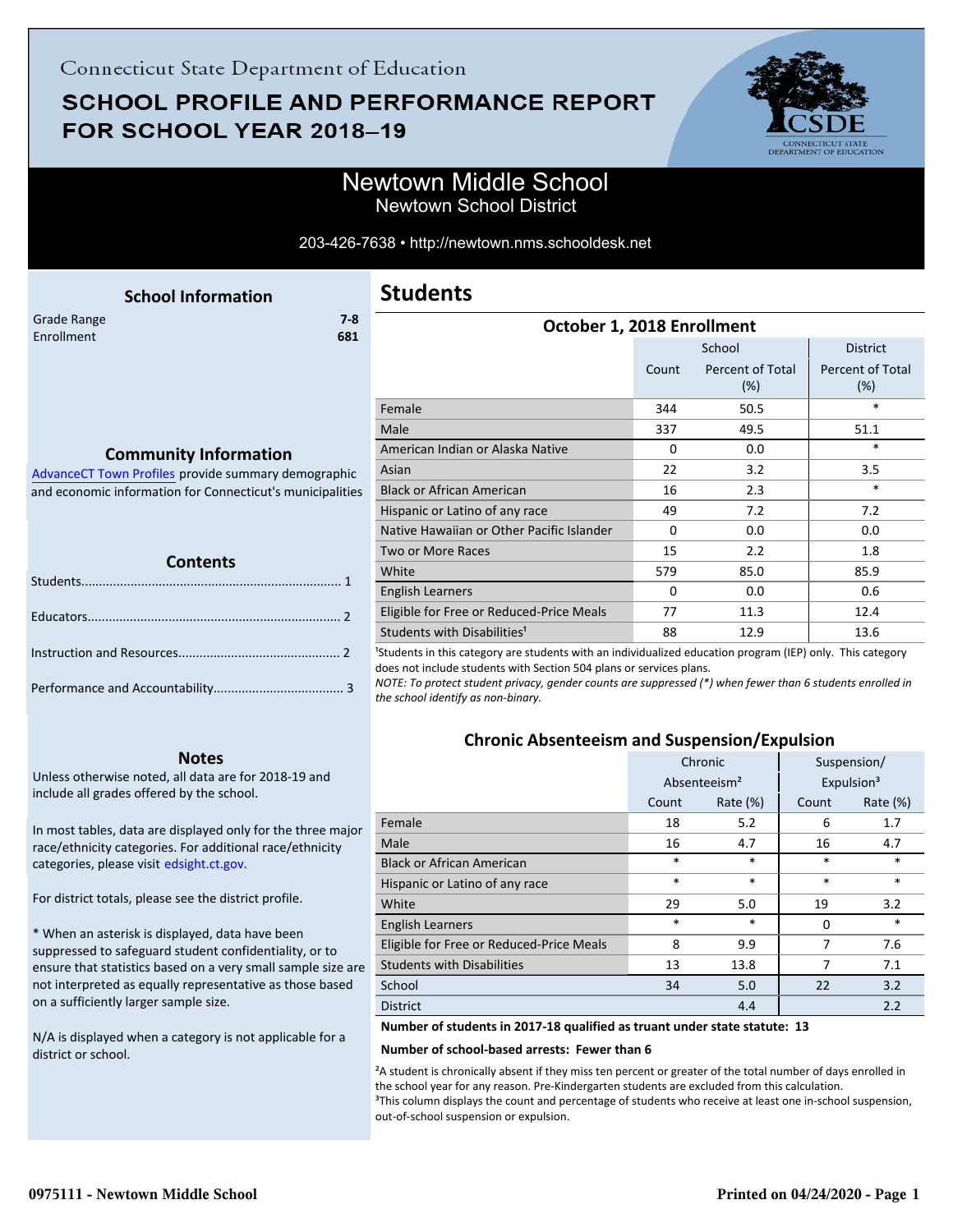# School Profile and Performance Report for School Year 2018-19 Newtown Middle School Newtown School District

### **Educators**

**Full-Time Equivalent (FTE)<sup>1</sup> Staff** 

|                                                           | <b>FTE</b> |
|-----------------------------------------------------------|------------|
| <b>General Education</b>                                  |            |
| Teachers and Instructors                                  | 50.9       |
| Paraprofessional Instructional Assistants                 | 8.9        |
| <b>Special Education</b>                                  |            |
| Teachers and Instructors                                  | 6.0        |
| Paraprofessional Instructional Assistants                 | 15.3       |
| <b>Administrators, Coordinators and Department Chairs</b> |            |
| School Level                                              | 2.5        |
| Library/Media                                             |            |
| Specialists (Certified)                                   | 1.0        |
| <b>Support Staff</b>                                      | 1.0        |
| Instructional Specialists Who Support Teachers            | 1.7        |
| Counselors, Social Workers and School Psychologists       | 7.5        |
| <b>School Nurses</b>                                      | 1.6        |
| Other Staff Providing Non-Instructional Services/Support  | 24.5       |

| <b>Educators by Race/Ethnicity</b>           |       |                         |                         |  |  |  |
|----------------------------------------------|-------|-------------------------|-------------------------|--|--|--|
|                                              |       | School                  | <b>District</b>         |  |  |  |
|                                              | Count | Percent of Total<br>(%) | Percent of Total<br>(%) |  |  |  |
| American Indian or Alaska Native             | 0     | 0.0                     | 0.2                     |  |  |  |
| Asian                                        | 1     | 1.4                     | 0.9                     |  |  |  |
| <b>Black or African American</b>             | 1     | 1.4                     | 0.2                     |  |  |  |
| Hispanic or Latino of any race               | O     | 0.0                     | 1.4                     |  |  |  |
| Native Hawaiian or Other Pacific<br>Islander | 0     | 0.0                     | 0.0                     |  |  |  |
| Two or More Races                            | 0     | 0.0                     | 0.0                     |  |  |  |
| White                                        | 71    | 97.3                    | 97.2                    |  |  |  |

### **Classroom Teacher Attendance, 2017-18**

|                                                | School | District |
|------------------------------------------------|--------|----------|
| Average # of FTE Days Absent Due to Illness or | 11.1   | 9.3      |
| Personal Time                                  |        |          |

<sup>1</sup>In the full-time equivalent count, staff members working part-time in the school are counted as a fraction of full-time. For example, a teacher who works half-time in a school contributes 0.50 to the school's staff count.

# **Instruction and Resources**

| School Schedule |
|-----------------|
|                 |

| Days of Instruction                   | 185  | <b>School Hours for Students</b> |          |
|---------------------------------------|------|----------------------------------|----------|
| <b>Hours of Instruction Per Year</b>  |      | <b>Start Time</b>                | 08:00 AM |
| Grades 1-12 and Full-Day Kindergarten | 1013 | End Time                         | 02:32 PM |
| Half/Extended Day Kindergarten        | N/A  |                                  |          |

### **Students with Disabilities Who Spend 79.1 to 100 Percent of Time with Nondisabled Peers³**

|                                | Count  | Rate (%) |
|--------------------------------|--------|----------|
| Autism                         | $\ast$ | *        |
| <b>Emotional Disturbance</b>   | *      | *        |
| <b>Intellectual Disability</b> | N/A    | N/A      |
| Learning Disability            | 33     | 76.7     |
| Other Health Impairment        | 22     | 81.5     |
| <b>Other Disabilities</b>      | 0      | 0.0      |
| Speech/Language Impairment     | N/A    | N/A      |
| School                         | 66     | 75.0     |
| District                       |        | 73.2     |

<sup>3</sup>This table includes students ages 6-21 with an IEP or services plan.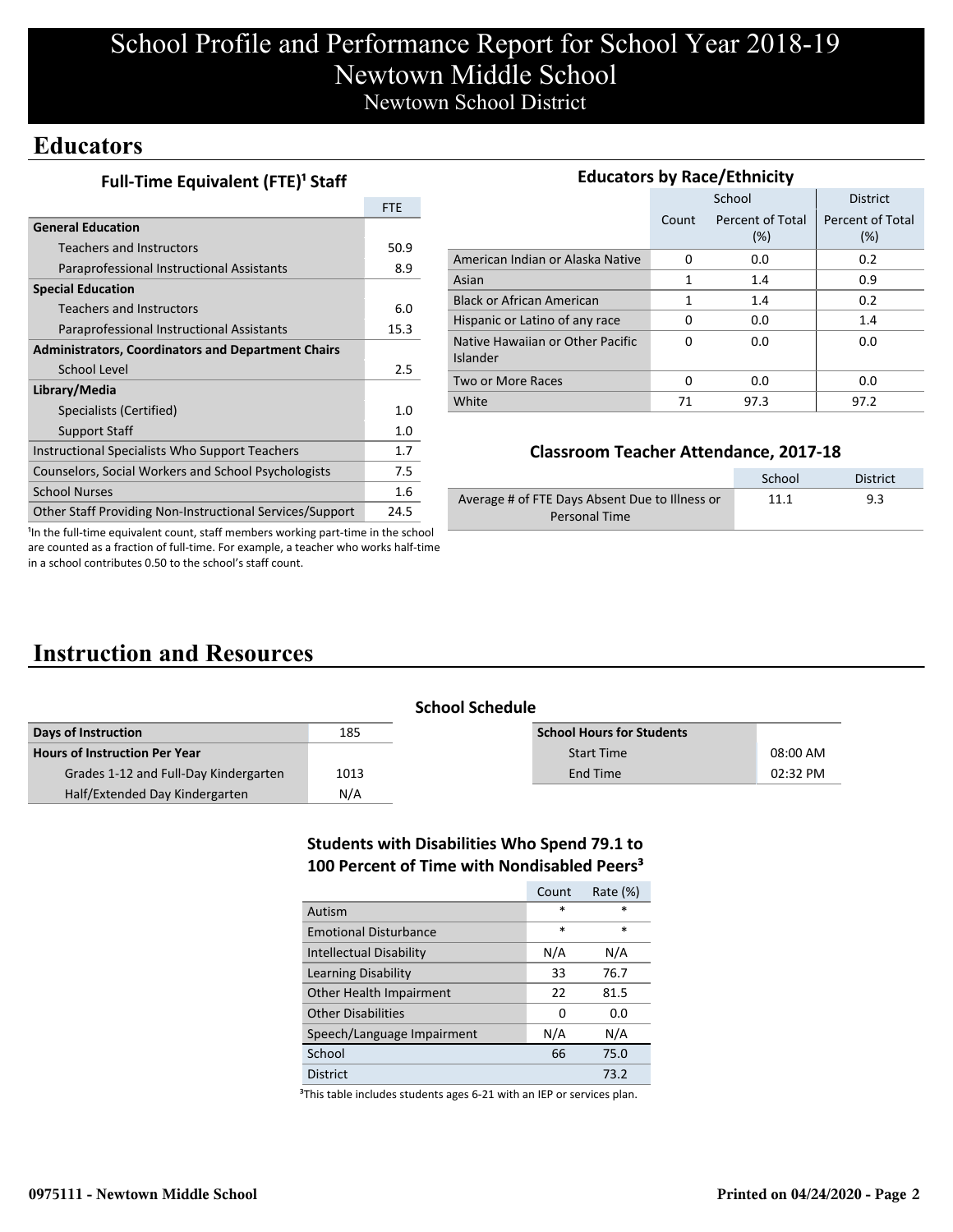## School Profile and Performance Report for School Year 2018-19 Newtown Middle School Newtown School District

## **Performance and Accountability**

### **School Performance Index (SPI)**

A School Performance Index (SPI) is the average performance of students in a subject area (i.e., ELA, Mathematics or Science) on the state summative assessments. The SPI ranges from 0-100. An SPI is reported for all students tested in a school and for students in each individual student group. Connecticut's ultimate target for an SPI is 75.

|                                              | <b>English Language Arts (ELA)</b> |            | <b>Math</b> |            | <b>Science</b> |            |
|----------------------------------------------|------------------------------------|------------|-------------|------------|----------------|------------|
|                                              | Count                              | <b>SPI</b> | Count       | <b>SPI</b> | Count          | <b>SPI</b> |
| American Indian or Alaska Native             | 0                                  | N/A        | 0           | N/A        | 0              | N/A        |
| Asian                                        | 22                                 | 78.7       | 22          | 79.4       | 11             | $*$        |
| <b>Black or African American</b>             | 16                                 | $\ast$     | 16          | $\ast$     | $\ast$         | $\ast$     |
| Hispanic or Latino of any race               | 48                                 | 74.2       | 48          | 70.1       | 23             | 66.1       |
| Native Hawaiian or Other Pacific Islander    | 0                                  | N/A        | 0           | N/A        | 0              | N/A        |
| <b>Two or More Races</b>                     | 14                                 | $\ast$     | 14          | $\ast$     | $\ast$         | $\ast$     |
| White                                        | 569                                | 78.2       | 569         | 75.8       | 289            | 73.6       |
| English Learners                             | *                                  | $*$        | $\ast$      | $\ast$     | $\ast$         | $*$        |
| Non-English Learners                         | $\ast$                             | $\ast$     | $\ast$      | $\ast$     | $\ast$         | $*$        |
| Eligible for Free or Reduced-Price Meals     | 77                                 | 68.6       | 77          | 65.6       | 40             | 63.8       |
| Not Eligible for Free or Reduced-Price Meals | 592                                | 79.2       | 592         | 76.9       | 296            | 74.4       |
| <b>Students with Disabilities</b>            | 83                                 | 53.9       | 83          | 45.7       | 41             | 51.0       |
| <b>Students without Disabilities</b>         | 586                                | 81.4       | 586         | 79.9       | 295            | 76.3       |
| <b>High Needs</b>                            | 142                                | 62.0       | 142         | 56.2       | 74             | 57.9       |
| Non-High Needs                               | 527                                | 82.3       | 527         | 80.9       | 262            | 77.5       |
| School                                       | 669                                | 78.0       | 669         | 75.6       | 336            | 73.2       |

### **National Assessment of Educational** Progress (NAEP): Percent At or Above Proficient<sup>1</sup>

|                        | <b>NAEP 2019</b> | <b>NAEP 2013</b> |          |
|------------------------|------------------|------------------|----------|
| <b>READING</b>         | Grade 4 Grade 8  |                  | Grade 12 |
| Connecticut            | 40               | 41               | 50       |
| <b>National Public</b> | 34               | 32               | 36       |
| <b>MATH</b>            | Grade 4 Grade 8  |                  | Grade 12 |
| Connecticut            | 45               | 39               | 32       |
| <b>National Public</b> | 40               | 33               | 25       |

<sup>1</sup>NAEP is often called the "Nation's Report Card." It is sponsored by the U.S. Department of Education. This table compares Connecticut's performance to that of national public school students. Performance standards for state assessments and NAEP are set independently. Therefore, one should not expect performance results to be the same [across Smarter Balanced and NAEP. Instead, NAEP results are meant to](https://portal.ct.gov/-/media/SDE/Student-Assessment/NAEP/report-card_NAEP-2019.pdf?la=en) complement other state assessment data. To view performance on NAEP by student group, click here.

### **Physical Fitness Tests: Students Reaching Health Standard²**

|                      | Percent of Students by Grade <sup>3</sup> (%) |      |      |           | <b>All Tested Grades</b> |          |
|----------------------|-----------------------------------------------|------|------|-----------|--------------------------|----------|
|                      | 4                                             | 6    | 8    | <b>HS</b> | Count                    | Rate (%) |
| Sit & Reach          | N/A                                           | N/A  | 94.4 | N/A       | 323                      | 94.4     |
| Curl Up              | N/A                                           | N/A  | 71.2 | N/A       | 323                      | 71.2     |
| Push Up              | N/A                                           | N/A  | 77.7 | N/A       | 323                      | 77.7     |
| Mile Run/PACER       | N/A                                           | N/A  | 82.0 | N/A       | 323                      | 82.0     |
| All Tests - School   | N/A                                           | N/A  | 57.0 | N/A       | 323                      | 57.0     |
| All Tests - District | 63.3                                          | 83.6 | 57.0 | 62.0      |                          | 66.5     |

²The Connecticut Physical Fitness Assessment (CPFA) is administered to students in Grades 4, 6, 8 and High School (HS). The health-related fitness scores gathered through the CPFA should be used to educate and motivate children and their families to increase physical activity and develop lifetime fitness habits.

<sup>3</sup>Only students assessed in all four areas are included in this calculation.